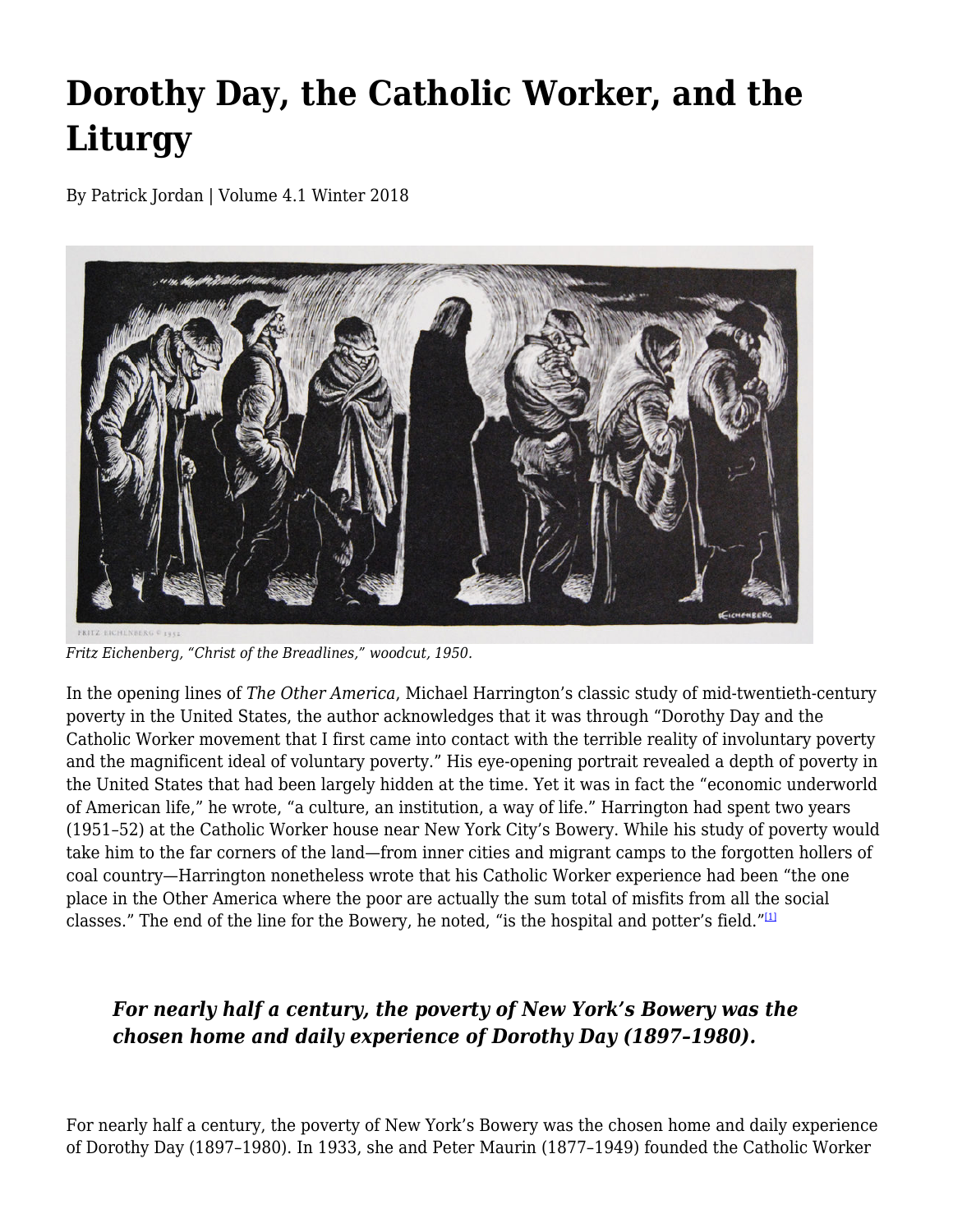movement, a radical alternative to the poverty-generating culture of American capitalism. As Maurin put it succinctly in one of his "Easy Essays": "I want a change, and a radical change, from an acquisitive society to a functional society, from a society of go-getters to a society of go-givers." $[2]$ 

The Catholic Worker's platform was based on the daily practice of the works of mercy (feeding the hungry, welcoming the stranger, caring for the sick, visiting the prisoner, burying the dead, and forgiving one's enemies), all at a personal sacrifice. The aim was to create small communities based on what Maurin called "cult, culture, and cultivation." The Catholic Worker was not meant to be just another social-service agency, designed to alleviate the privations of the poor. It was a personalist and communitarian movement, inspired and maintained by sharing the poverty of the crucified Christ in the poor. As Day wrote in 1950: "It is our greatest message, to be poor with the poor."<sup>[3]</sup> In fact, she elaborated. "We cannot even see our brother in need without first stripping ourselves." $[4]$  Further, the Catholic Worker's life of voluntary poverty was meant to arouse "indifferent Catholics to the crying need of a return to the spirit of Franciscan poverty and charity."<sup>[5]</sup>

Still, Dorothy Day was never content simply to direct others about what *they* should be doing. First and foremost, she undertook to live these hard teachings herself. "In what does our poverty consist?" she was asked in 1961. "In toilets out of commission in town, dishwashers who wipe their noses on the dish towels, people who are mental cases."<sup>[6]</sup> There was but one means of being able to live in such a challenging environment, year in and year out, fully and humanly. "Without the sacraments of the Church," Day wrote, "primarily the Eucharist, the Lord's Supper as it is sometimes called, I certainly do not think that I could go on." $[2]$ 

## *Because of the economic order, she wrote later during the Vietnam War, our "streets are alive with not just drunk and drug addicts but with the saddest of all victims of our war economy, the 'insane.'"*

From the beginning of their movement, both Maurin and Day were in contact with the Benedictines at St. John's Abbey in Collegeville, Minnesota. At the time, both Abbot Alcuin Deutsch and Dom Virgil Michel were pioneers in the liturgical movement in the United States. Day wrote to Deutsch in 1934: "We have been trying from the start of our work to link up the liturgy with the Church's social doctrine, realizing that the doctrine of the Mystical Body of Christ is at the root of both."<sup>[8]</sup> That same year, Virgil Michel requested that the abbot send copies of all the books published by the abbey's Liturgical Press to the New York Catholic Worker, "to help you [as he wrote to Day] and to spread the work of the liturgical movement."[9] The abbot did so, and also instituted an exchange subscription between *Orate Fratres* (later *Worship*), the abbey's heralded periodical on liturgical matters, and *The Catholic Worker* paper. Both Day and Maurin traveled to Collegeville in those early years, and Virgil Michel in turn visited the Catholic Worker in New York in 1935. His article in *Orate Fratres* that same November ("The Liturgy the Basis of Social Regeneration") underscored the many concordances his analysis shared with themes in *The Catholic Worker*, particularly the emphasis on societal cooperation rather than competition, and on community rather than individualism—the latter, Michel noted, a hallmark of capitalist societies.<sup>[10]</sup> To this, Day boldly added: "It is the present social 'order' that brings on wars today," which is why "it is impossible save by heroic charity to live in the present social order and be Christians."[11] Because of the economic order, she wrote later during the Vietnam War, our "streets are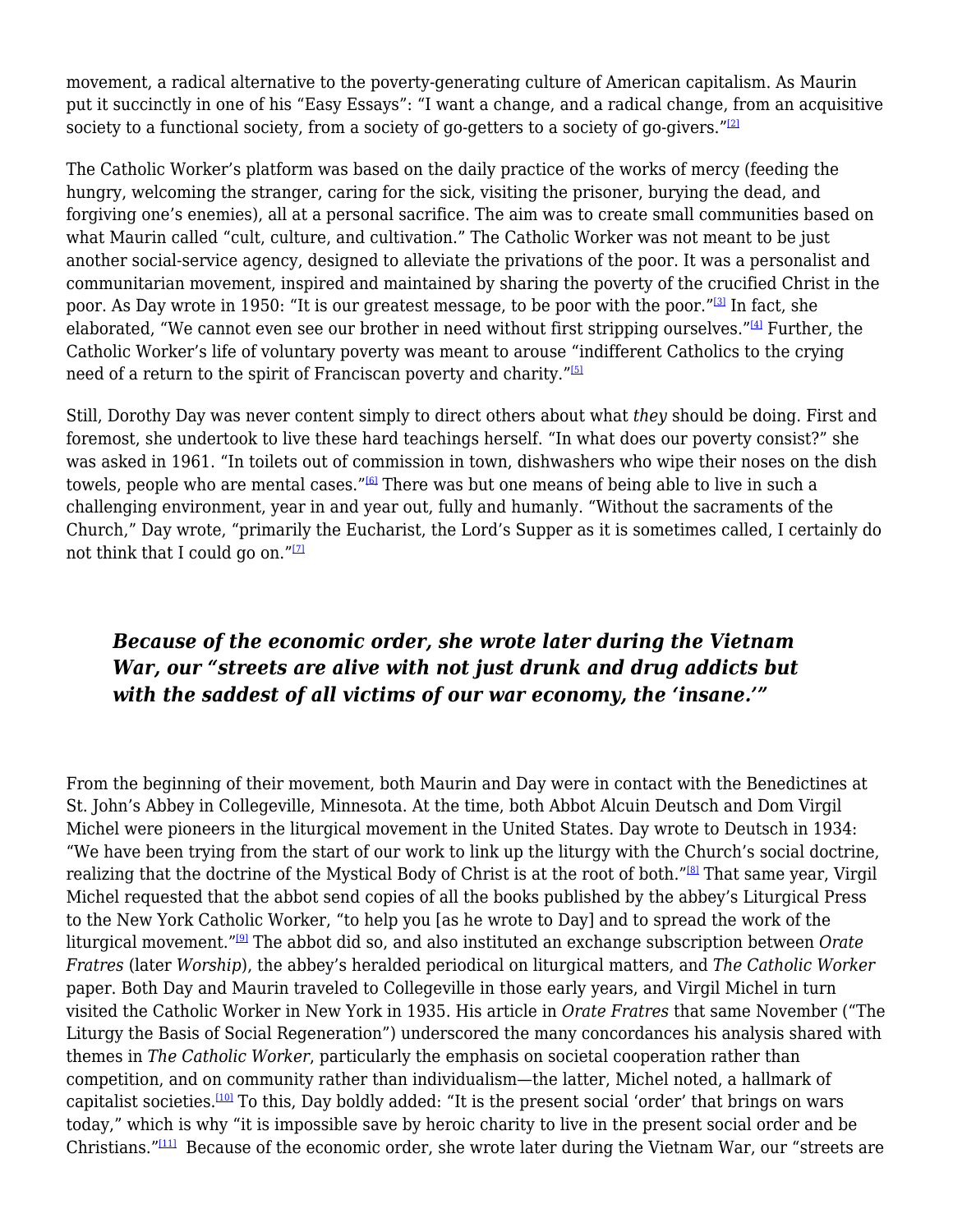alive with not just drunk and drug addicts but with the saddest of all victims of our war economy, the 'insane. $^{\prime\prime\prime}$ [12]

In her February 1941 "On Pilgrimage" column, Day wrote that "food for the body is not enough. There must be food for the soul. Hence, leaders of the work, as many as we can induce to join us, must go to daily Mass." In a similar vein, reflecting on the renewal of the liturgy instituted by Vatican II, Day wrote "the Mass begins our day; it is our food and drink, our delight, our refreshment, our courage, our light." It enables us, she continued, "literally 'to put on Christ,' as St. Paul said. . . . Only by nourishing ourselves as we have been bidden to do by Christ, by eating His body and drinking His blood, can we become Christ and put on the new man."[13]

But putting on the new man would entail taking on the suffering of others, for, as Day noted, "our sacraments flow from the fountain of the Cross."[14] In her copy of Louis Bouyer's *Liturgical Piety*, she had underlined a passage about taking up one's cross. If one hopes to refuse doing harm to others, Bouyer wrote, one "cannot avoid taking the burden of their pain upon himself. But this fact also is what causes the Christian to love the world with the love of Him Who 'so loved the world that He gave His only-begotten Son."[15]

It was because of the liturgical movement that Day and the Catholic Worker came to emphasize the importance, not only of the Mass, but also of praying throughout the day, including community evening prayer. "It was the liturgy which led us to praying the psalms with the Church," she remembered, "leading us to an understanding joy in prayer."<sup>[16]</sup> Without prayer, she repeated in 1969, "we could not continue. As breath is to the body, prayer is to the soul." $[17]$ 

Dorothy Day began her own day by savoring a cup of coffee and reciting the psalms. (When traveling, she carried a jar of instant coffee, which allowed her to rise early without troubling her hosts: all she had to do was add tap water.) "Often," she remarked, "I find that I have started praying before I am really awake, just as I fall asleep praying Lord Jesus, have mercy on us sinners, over and over."<sup>[18]</sup> She valued repetitious prayer, particularly the rosary and the psalms. "Strange how repetition, reading the [psalms] each day, instead of becoming stale and repetitious, becomes even fresher: verses stand out, a light glows on what was obscure and hidden. There is an increase in understanding." $[19]$ 

For Day, faith (and prayer) came first, which in turn led to an increase in knowledge and understanding. Her prayer was neither fuzzy nor ethereal, but concrete and sacramental: "Woke this morning with the feeling very strong—I belong to someone to whom I owe devotion. Recalled early love and that joyous sense of being not on my own, but belonging to someone who loved me completely."<sup>[20]</sup> Ten years after her conversion she had written that "one cannot properly be said to understand the love of God without understanding the deepest fleshly as well as spiritual love between man and woman. The two should go hand in hand. You cannot separate the soul from the body."[\[21\]](#page-5-0) The following year she recounted that, "The other day at the Communion rail it was as though the Lord held my shoulder tightly in his clasp."[\[22\]](#page-5-1) Similarly, writing in 1970 for the *Third Hour*, an ecumenical journal, she described prayer as "the clasp of the hand, the joy of keen delight in the consciousness of the Other. Indeed, it is like falling in love."[\[23\]](#page-5-2)

<span id="page-2-2"></span><span id="page-2-1"></span><span id="page-2-0"></span>It should be clear by now that Dorothy Day had a highly attuned aesthetic sense, one that included an appreciation of both physical and natural beauty. This sense extended to the arts and music, particularly to orchestral works and opera. In the liturgy, she appreciated the sung psalms of Joseph Gelineau and invited the composer Mary Lou Williams to present her jazz Mass at a Catholic Worker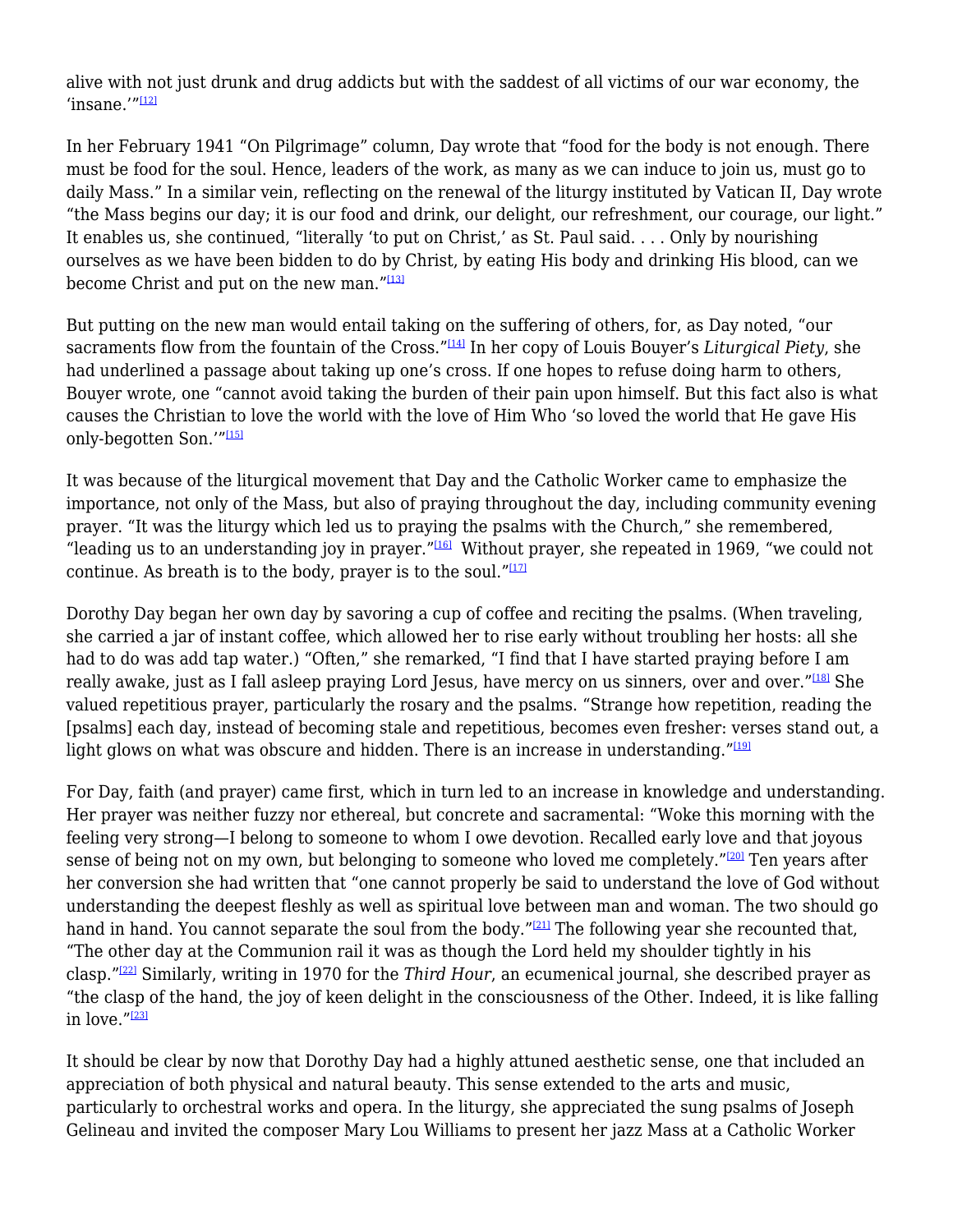<span id="page-3-0"></span>peace conference. She loved the 10:30 Puerto Rican Mass at her local parish, she wrote in 1979, the year before she died, because "the entire congregation sings so heartily." $[24]$  She was particularly appreciative that the Vatican Council had "broken down barriers between the clergy and the laity." $[25]$ 

<span id="page-3-1"></span>In 1967, Day attended the Congress on the Laity in Rome, where she was chosen to be one of two American representatives (the other being astronaut James McDivitt) to receive Communion from Pope Paul VI. It was not a particularly prayerful experience for her. (She and the other 150 communicants chosen to approach the pope had been herded into a special staging area prior to the Mass.) But, she recounted, when she did receive the Eucharist, she felt happy to be "representing the men from our soup line, the pickets from Delano and all of Cesar Chavez's fellow workers, and the little babies and small children of the agricultural workers who are present at our day-care center at our farm at Tivoli."<sup>[\[26\]](#page-5-5)</sup>

<span id="page-3-2"></span>Three years later, Day and her friend Eileen Egan of Catholic Relief Services were flying to Australia, where Day was to address a Vietnam Moratorium rally at Sydney's Town Hall. As they crossed the International Dateline, Egan remarked to Day that fortuitously they had missed the anniversary of the bombing of Hiroshima. "Don't rejoice," Day told Egan. "We are missing the feast of the Transfiguration of Our Lord."[\[27\]](#page-5-6)

<span id="page-3-3"></span>At the Eucharistic Congress held in Philadelphia in 1976, however, Day did not miss the feast—or the anniversary. That Hiroshima Day she gave a major address to 8,000 attendees at a session titled "Women and the Eucharist." (As it happened, downtown at the cathedral, Mass was simultaneously being offered for the armed forces.) In her remarks, Day said that she had probably been asked to speak at the assembly because she was associated with "breadlines, with hungry men and women, and all the destitute in our big cities." She then recalled her conversion fifty years before, the gratitude she felt for her daughter Tamar's birth, and her own subsequent love of the sacraments. The Church, Day said, was her mother and nourisher. It taught her "the crowning love of the life of the Spirit." She then reminded her listeners that penance must come *before* Communion, "otherwise we partake of the Sacrament unworthily." Finally, Day pivoted to the most painful part of her address: that on that particular August 6 in Philadelphia, a Mass was being "celebrated" ("how strange to use such a word" in this instance, she said) for the military. Had no one in charge of the Eucharistic Congress remembered the significance of Hiroshima Day? "Why not a Mass for the military on some other day?" she inquired. "I plead," she concluded, "that we will regard that military Mass, and all other Masses today, as an act of penance, begging God to forgive us . . . for the sin of our country, which we love."<sup>[\[28\]](#page-5-7)</sup> When she had finished, there was thunderous and prolonged applause.<sup>[\[29\]](#page-5-8)</sup>

<span id="page-3-7"></span><span id="page-3-6"></span><span id="page-3-5"></span><span id="page-3-4"></span>At the end of an article she had written for *Commonweal* five years following the bombing of Hiroshima, Day quoted the French author Georges Bernanos on how to maintain hope in the nuclear age: "Every article of Christ's divine charity is today more precious for your security—for your security, I say—than all the atom bombs in all the stock piles," Bernanos had written.<sup>[\[30\]](#page-5-9)</sup> It is only by our love—exemplified in the works of mercy, Day noted elsewhere—that we will be judged: a love strengthened and sustained by Scripture and the Eucharist, which in turn have a "strength no power on earth can withstand."<sup>[\[31\]](#page-5-10)</sup> For Dorothy Day, the life of witness, of poverty, and of prayer were all of a piece. But it was the last—what Peter Maurin called "the primacy of the spiritual"—that enlivened and sustained the others.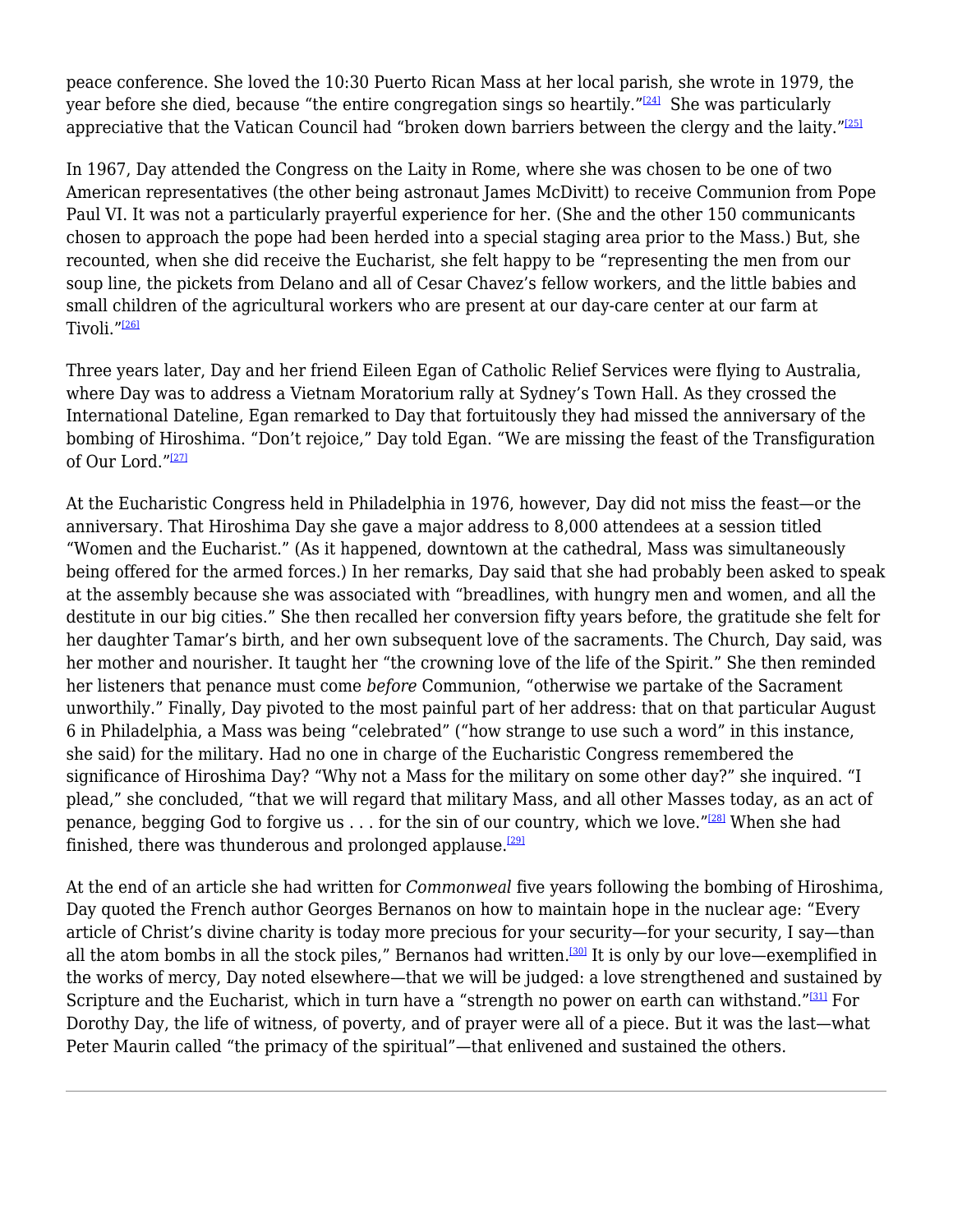

*Patrick Jordan is a former managing editor of both* Commonweal *and the* Catholic Worker*. He studied with the Franciscans at the Graduate Theological Union in Berkeley; did nursing care with the Hawthorne Dominicans; read Martin Buber under Maurice Friedman at Pendle Hill; and met his wife Kathleen in 1969, when both were working at the Catholic Worker in New York City. He is the author of* Dorothy Day: Love in Action *(Liturgical Press, 2015), and the editor of* Hold Nothing Back: Writings by Dorothy Day *(Liturgical Press, 2016), and* Only Wonder Comprehends: John Garvey in Commonweal *(Liturgical Press, 2018).*

[1]Michael Harrington, *The Other America: Poverty in the United States* (New York: Macmillan, 1962), 5, 23, 10, 91.

[2] Peter Maurin, *The Green Revolution: Easy Essays on Catholic Radicalism.* Second revised edition (Fresno, California: Academy Guild Press, 1961), 63.

[3] Dorothy Day*, The Duty of Delight: The Diaries of Dorothy Day* [hereafter *Diaries*]. Edited by Robert Ellsberg (Milwaukee: Marquette University Press, 2008), 143.

[4] *The Catholic Worker*, May 1952. See, *By Little and By Little: The Selected Writings of Dorothy Day* [hereafter *Little*]. Edited by Robert Ellsberg (New York: Alfred A. Knopf, 1983), 109.

[5] *The Catholic Worker*, June 1934. In ibid, 63.

[6] *Diaries*, 315, May 24, 1961.

[7] *Diaries*, 498, November 5, 1970.

<sup>[8]</sup> See Brigid O'Shea Merriman, Searching for Christ: The Spirituality of Dorothy Day (Notre Dame, Indiana: University of Notre Dame Press, 1994), 77.

 $[9]$  Ibid.

 $\frac{100}{100}$  Ibid, 80.

[11] *The Catholic Worker*, May 1972, see *Little*, 314. *Diaries*, 76, February 14, 1944.

[12] *Diaries,* 581, August 7, 1972.

[13] "The Council and the Mass," *The Catholic Worker*, September 1962, 2*. See* Merriman, op.cit.*,* 98.

[14] See William D. Miller, *All Is Grace: The Spirituality of Dorothy Day* [hereafter *All*] (Garden City, New York: Doubleday and Company, 1987), 198.

[15] Louis Bouyer*, Liturgical Piety*. (Notre Dame, Indiana: University of Notre Dame Press, 1955), 271.

[16] Acceptance speech for the National Liturgical Conference Award, August 8, 1968. See *All*, 116.

[17] *Diaries*, 458, July 9, 1969.